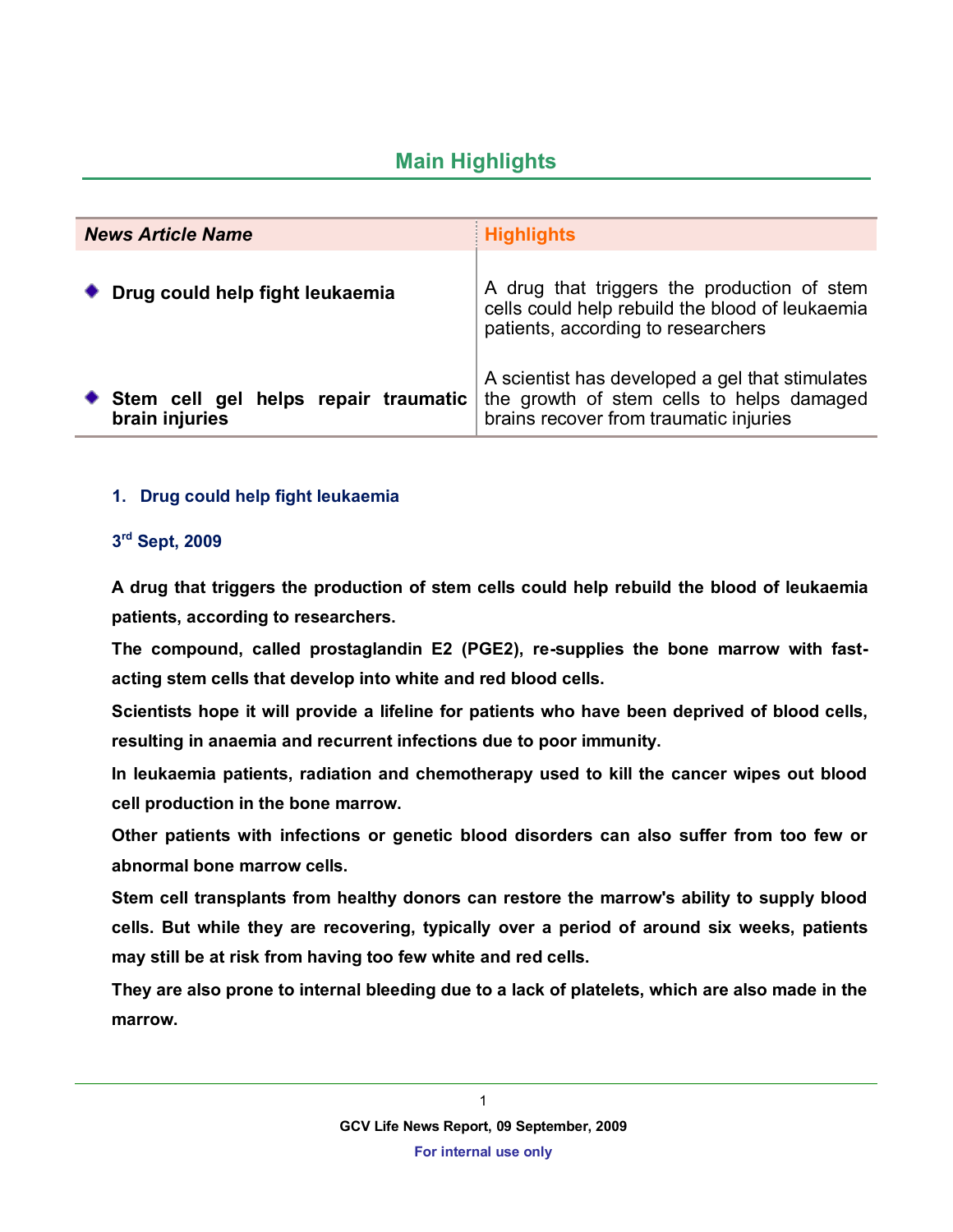**The new research, reported in the journal Blood, was conducted on mice and showed that prostaglandin E2 (PGE2) has the potential to speed up bone marrow recovery dramatically by increasing numbers of fast-acting stem cells.**

**Study leader Dr Laura Calvi, from the University of Rochester Medical Center in the US, said: "Our results show that PGE2 more quickly restores blood cell production, and continues to do so for the exact period, six to eight weeks, when patients are most at risk.**

**"Currently stem cell treatments used for the restoration of bone marrow function are often unable to produce enough stem cells, or throw off the balance between stem cells and mature blood cells. PGE2 treatment could represent a precise way to accelerate recovery from bone marrow injury."**

## **2. Stem cell gel helps repair traumatic brain injuries 4 TH Sept, 2009**

**A scientist has developed a gel that stimulates the growth of stem cells to helps damaged brains recover from traumatic injuries.**

**Clemson University bioengineering professor Ning Zhang developed thebiomaterial hydrogel, which is injected at the site of injury. The gel has the potential to spur the growth of a patient's own neural stem cells, helping to structurally repair the brain injury site.**

**"We have seen an increase in brain injuries due to combat, but our strategy can also potentially be applied to head injuries caused by car accidents, falls and gunshot wounds," Zhang said in a statement. "These results that we are seeing in adult lab rats are the first of its kind and show a sustained functional recovery in the animal model of TBI (traumatic brain injury). It also represents one of very few in the traumatic brain injury field that attempts structural repair of the lesion cavity using a tissue-engineering approach."**

**The gel acts as a vehicle for natural and artificial chemicals that can stimulate biological processes at the site of injury. An injury site often has limited blood supply, causing donor cells to fail to grow or stimulate repair; in research done on rats, Zhang was able re-establish full blood supply at the site of brain injury using the gel, opening the gates for donor brain cells to do their work.**

**Brain injuries are particularly difficult to repair, since swelling must be controlled in so as not to cause damage.**

**Popular Science explains the problem with current treatments:**